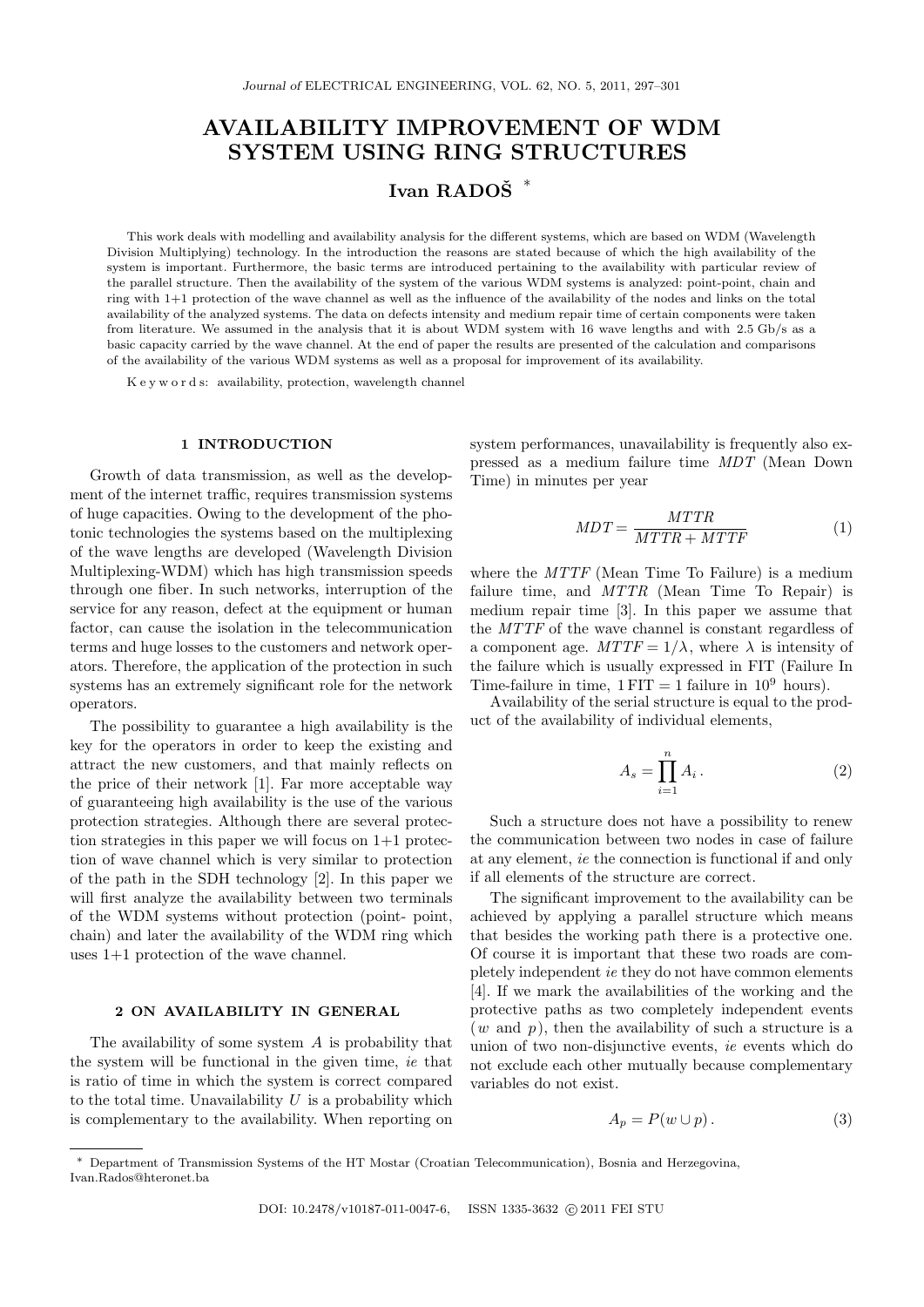

**Fig. 1.** 1+1 wavelength channel protection under conditions without a failure

For these events to be able to exclude each other mutually it is necessary to turn this union of non-disjunctive events into a union of disjunctive events in which complementary variables appear.

By conducting a simple analysis using De Morgan laws, one finds that the availability is, [5]

$$
A = P[w \cup (\overline{w} \cap p)]. \tag{4}
$$

By using the law of distribution bearing in mind the union and intersection

$$
A \cup (B \cap C) = (A \cup B) \cap (|\cup C) \tag{5}
$$

and according to the identity  $1 \cap p = p$ , we get

$$
A_p = P(w \cup p). \tag{6}
$$

And this is in fact the availability of the parallel structure. The availability of the connection for some wave channel is *k*

$$
A_p = A_k = A_w + A_p - A_w A_p. \tag{7}
$$

Connection between two nodes with in case of  $1+1$ protection will be improper if and only if there is a failure on the working and protection paths. Of course that the connection cannot be set up if a failure occurs on end nodes because they are common elements for the working and protection paths.

### **3 ANALYSIS OF AVAILABILITY OF DIFFERENT WDM SYSTEMS**

In this part we will first analyze the availability of WDM system point-point, chain (systems are without redundancy) and WDM ring with 1+1 protection wave channel.

A network generally consists of *N* nodes and *N* links which connect those nodes [6]. In order to define the availability of the wave channel between two nodes we will introduce terms which refer to the availability of the optical link which connects the two nodes.

- *aOL<sup>i</sup>* , availability of *i*-th link on working path,
- $-a_{n_j}$ , availability of *j*-the node which belongs to the working path.



**Fig. 2.** 1+1 protection of the wavelength channel in case of failure on the working path

An optical link consists of an optical fibre and an optical amplifier  $(a_{OA})$ . In order for the connection to be functional the optical fibre and amplifier must work properly. The most frequent cause of failure of the optical link is cut optical fibre. Since, when cutting all the fibres in the cable are cut, instead of availability of the fibre the availability of the cable  $(a_{CA})$  is regarded since failures of fibre and cable are completely mutually dependant.

$$
a_{OL_i} = a_{CA} \times a_{OA} \,. \tag{8}
$$

Nodes in which the wave channel is added/dropped are called "termination nodes. The nodes through which wave channel passes from "west to the "east side and which are located between end nodes are called "passing nodes. Since the wave channel passes through different components within these two types of nodes their availability is different.

 $-a_{n}$ , termination node is working,

–  $a_{n,p}$ , passing node is working.

If the all nodes of the same type are the same, we have

$$
a_{n_jt} = a_{nt}, \ \forall j,
$$
  

$$
a_{n_jp} = a_{np}, \ \forall j.
$$

### **3.1 The Availability of WDM Point to Point Systems**

Since the installation of a number of SDH line systems between two nodes is very expensive because the capacities of the fibre optics cables are significantly consumed, a need arose for systems of high transmission capacity which need only two fibres. Such are WDM systems which are based on the multiplexing of wave lengths. First phase in the introduction of the WDM is point-point system. With such systems only end nodes are WDM nodes and between them the optical amplifiers are placed at certain distances. In termination nodes wave channel passes through transmitter (*TX*), multiplexer (*MUX*), demultiplexor (*DMUX*), optical amplifier of power (*BOA*), preamplifier (*POA*) and receiver (*RX*) so that the availability of the node is equal to the product availability of certain elements [7],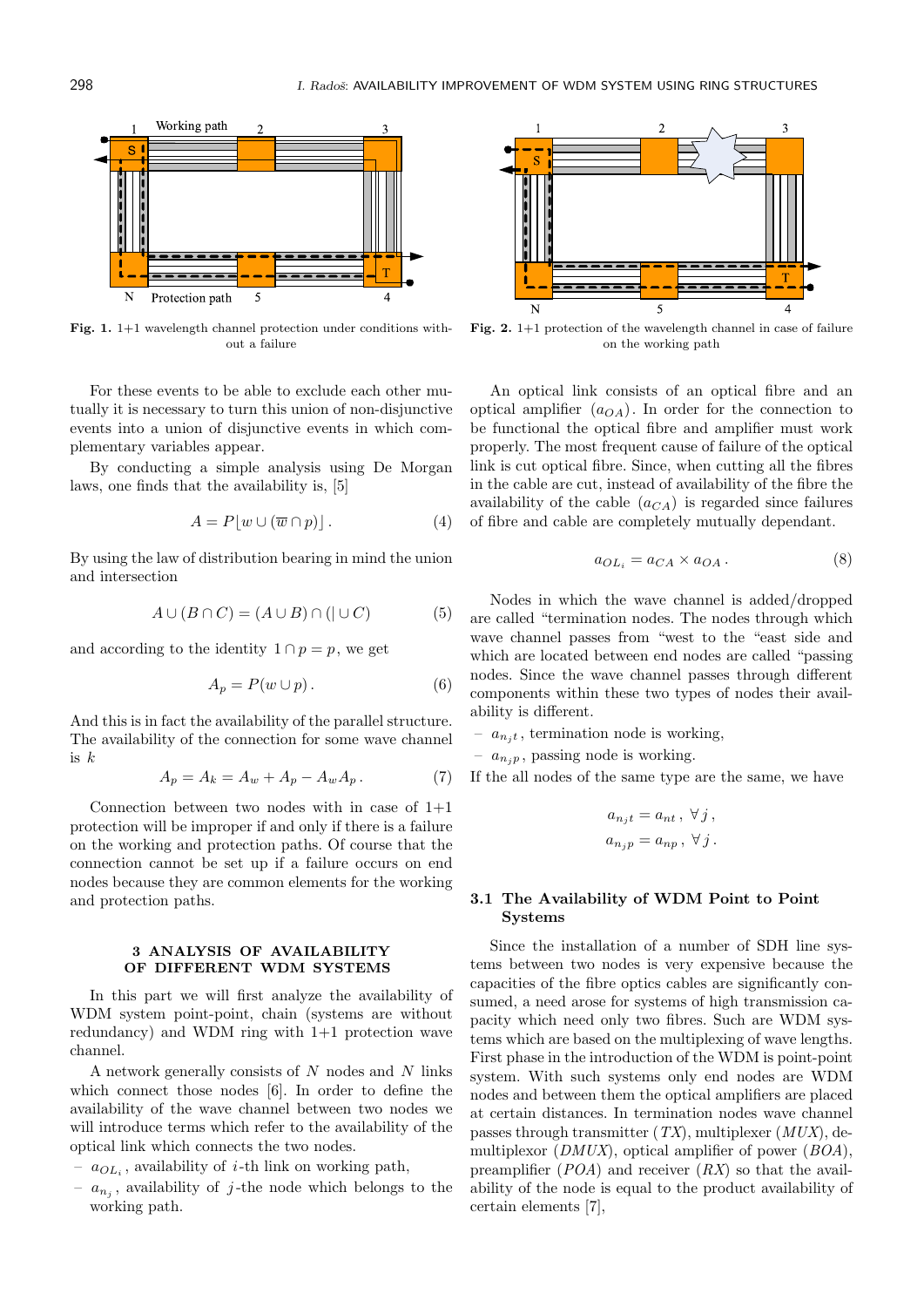$$
a_{nt} = a_{TX} \times a_{MUX} \times a_{DMUX} \times a_{BOA} \times a_{POA} \times a_{RX}. (9)
$$

Optical link consists of the optical cable and *m* optical amplifiers so that its availability is naturally equal to the product of the availability of cable and optical amplifiers

$$
a_{OL_i} = a_{CA} \times \prod_{i=1}^{m} a_{OA_i} . \qquad (10)
$$

Total availability of the point-point system is equal to the product of the availability of the nodes and optical link

$$
a_{st}(P) = \prod_{i,j \in P} a_{OL_i} \times a_{n_j} = \prod_{i \in P} a_{OL_i} \times \prod_{j=1}^2 a_{n_j}
$$

$$
= a_{nt}^2 \times \prod_{i \in P} a_{OL_i}.
$$
 (11)

#### **3.2 The Availability of the WDM Chain**

In the termination nodes wave channel passes through transmitter, multiplexer, demultiplexor, optical power amplifier, optical preamplifier and receiver so that the availability of end node is the same as with the pointpoint system.

In the passing nodes wave channel wave channel passes through optical preamplifier, demultiplexor, multiplexer and optical power amplifier so that the availability of the passing nodes is

$$
a_{np} = a_{MUX} \times a_{DMUX} \times a_{BOA} \times a_{POA}. \qquad (12)
$$

A failure at any of the components within the nodes as well as in the optical link leads to interruption of communication between the end nodes.

If the wave channel in the unredundant structure passes m optical links and nodes, availability of the communication between the end nodes in such a structure is equal to the product of the availability of the optical links and nodes[8],

$$
a_{st}(P) = \prod_{i,j \in P} a_{OL_i} \times a_{n_j} = \prod_{i \in P} a_{OL_i} \times \prod_{j \in P} a_{n_j} =
$$

$$
a_{nt}^2 \times a_{np}^{m-1} \times \prod_{i \in P} a_{OL_i}.
$$
 (13)

It is important to stress here that the optical link consist of optical cable only.

## **3.3 Availability of WDM Ring with 1+1 Protection of Wavelength Channel**

In the ring network which uses 1+1 protection of the wave channel, wave channel in the source node is duplicated and is transmitted simultaneously in the both directions of the ring, working and protection directions.

Under normal circumstances, in the end node, receiver receives two copies of the signal (with different delay) and chooses the better one.

In case of failure on the working path receiver chooses the signal which it receives from the protection path. It is important here that working and protection paths do not have common elements, so that one failure would not cause total interruption of the communication, and that means that the failures of the elements on the working and protection paths are completely independent. For each wave channel of the working path the appropriate wave channel at the protection path is booked, and therefore we speak about  $1+1$  protection of the wave channel. Wave channel in the end nodes passes through transmitter, splitter, multiplexer, optical power amplifier, optical preamplifier, demultiplexor, switch and receiver so that the availability of the end nodes is

$$
a_{nt} = a_{TX} \times a_{SPL} \times a_{MUX} \times a_{DMUX} \times a_{BOA} \times a_{POA} \times a_{SWX} \times a_{RX}.
$$
 (14)

Availability of the passing nodes is the same as with WDM chain because wave channel passes the same components. If the wave channel at the working path  $P_0$ passes *m* optical links between end nodes, availability of the working path is equal to the product of the availability of the optical links and nodes through which wave channel passes, [8]

$$
a_{st}(P_0) = \prod_{i,j \in P_0} a_{OL_i} \times a_{n_j} = \prod_{i \in P_0} a_{OL_i} \times \prod_{j \in P_0} a_{n_j} = a_{nt}^2 \times a_{np}^{m-1} \times \prod_{i=P_0}^{m} a_{OL_i}.
$$
 (15)

In case of failure on the working path, wave channel passes  $N - m$  optical links and  $N - m - 1$  nodes at the protective path  $P_1$ .

Availability of the protection path is, [10]

$$
a_{st} = \prod_{i,j \in P_1} a_{OL_i} \times a_{n_j} = \prod_{i \in P_1} a_{OL_i} \times \prod_{j \in P_1} a_{n_j} = a_{nt}^2 \times a_{np}^{N-m-1} \times \prod_{i \in P_1} i \in P_1^{N-m} a_{OL_i}.
$$
 (16)

Availability of the wave channel between *s* and *t* nodes is completely defined with these two paths, so the availability of the wave channel in the case of 1+1 protection is calculated as the availability of the parallel structure  $A_{st}$  composed of two branches whose failures are completely independent.

$$
A_{st}(a) = a_{st}(P_0) + a_{st}(P_1) - [a_{st}(P_0) \times a_{st}(P_1), (17)
$$

$$
A_{st}(a) = a_{nt}^2 \times a_{np}^{m-1} \times \prod_{i \in P_0}^{m} a_{OL_i} + a_{nt}^2 \times a_{np}^{N-m-1} \times \prod_{i \in P_1}^{N-m} a_{OL_i}
$$

$$
- \left\{ a_{nt}^2 \times a_{np}^{N-m-1} \times \prod_{i \in P_0}^{m} a_{OL_i} a_{nt}^2 \times a_{np}^{N-m-1} \times \prod_{i \in P_1}^{N-m} a_{OL_i} \right\}.
$$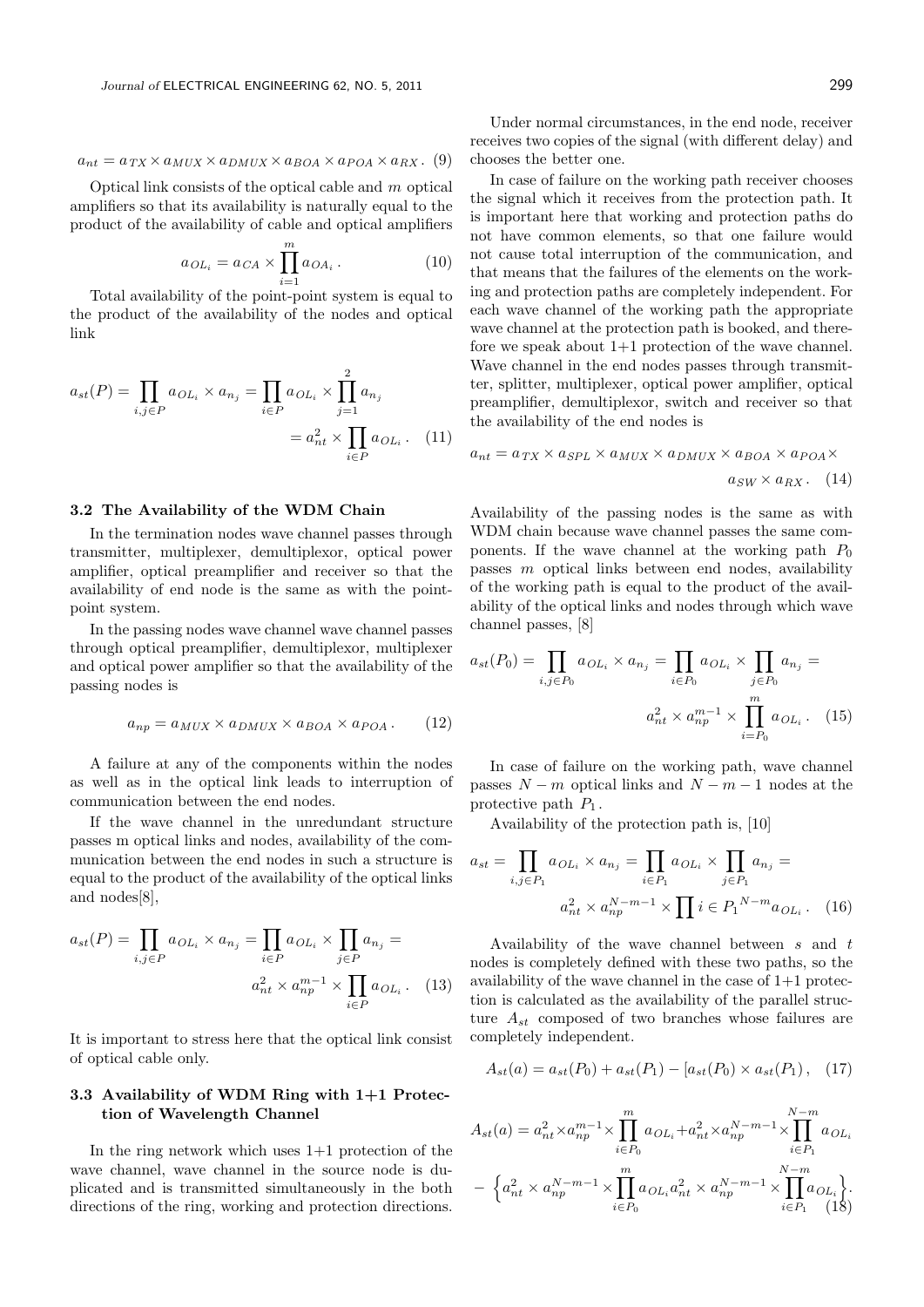where *a* marks availability of optical links and nodes.

Although in the in the equation's large brackets we have a product of two equal members  $a_{nt}^2 \times a_{nt}^2$ , only one is taken in the expression for availability  $a_{nt}^2$  because the cause of the failure of the node is the same so we have

$$
A_{st}(a) = a_{nt}^2 \times \left\{ a_{np}^{m-1} \times \prod_{i \in P_0}^{m} a_{OL_i} + a_{np}^{N-m-1} \times \prod_{i \in P_1}^{N-m} a_{OL_i} \right\}
$$

$$
- a_{np}^{N-2} \times \prod_{i \in P_0, P_1}^{N} a_{OL_i} \left\}.
$$
 (19)

#### **4 ANALYSIS OF RESULTS**

In order to calculate the availability of the WDM system it is necessary to know the availability of the nodes and optical links. For calculation of the availability in general it is necessary to know the intensity of the failures of certain elements as well as the time of their repair. These data are taken from the various literature and previously published papers [9].

As it can be seen in the Tables 1, 2 and 3 the decrease of the time for repair both of the cable and the device significantly decreases medium outage time and that by all means reflects on the availability of the entire system.

We will carry out the analysis of the availability of analysed systems with the assumption that the systems comprise 8 and 12 nodes, 16 wave lengths, 560 and 960 km length of the optical links and 80 km distance between optical amplifiers *ie* nodes. We will also analyse the influence of the decrease in the cable repair time and device on the system availability.

As it can be seen from the above Tables 4–7, the pointpoint system has the highest unavailability. Although the chain system has WDM nodes in places of optical amplifiers, its unavailability is somewhat smaller than that of the point-point system because of the very high failure intensity of optical amplifiers [9].

**Table 1.** Failure intensity, unavailability and MDT for optical link  $(MTTR=21$  and  $15<sup>h</sup>$ )

| $\lambda$ (FIT/km) | $U \times 10^{-6}$ | $MDT$ (min/year) |
|--------------------|--------------------|------------------|
| 114                | 2.394              | 1.26             |
| 114                | 1.710              | N 90             |

**Table 2.** Unavailability and MDT for nodes for the system point to point

| $MTTR = 6 h$ $U \times 10^{-5}$ |       | $MDT$ (min/year) |
|---------------------------------|-------|------------------|
| Termination                     | 5.759 | 30.27            |
| Passing                         | 4.319 | 22.71            |
| $MTTR = 4h$                     |       |                  |
| Termination                     | 3.840 | 20.18            |
| Passing                         | 2.880 | 15.14            |

**Table 3.** Unavailability and MDT for nodes of WDM ring with 1+1 protection of the wave channel

| $MTTR = 6 h$ $U \times 10^{-5}$ |       | $MDT$ (min/year) |
|---------------------------------|-------|------------------|
| Termination                     | 4.049 | 21.29            |
| Passing                         | 4.319 | 22.71            |
| $MTTR = 4h$                     |       |                  |
| Termination                     | 2.700 | 14.19            |
| Passing                         | 2.880 | 15.14            |

**Table 4.** Unavailability and MDT for various systems ( $N =$ 8 nodes)

| $MTTR = 21$ and 6 h $U \times 10^{-5}$ |        | $MDT$ (min/year) |
|----------------------------------------|--------|------------------|
| Point-point                            | 191.82 | 1008.51          |
| Chain                                  | 171.31 | 900.48           |
| $Ring(1+1)$                            | 8.16   | 42.91            |
| $MTTR = 15$ and 4h                     |        |                  |
| Point-point                            | 136.54 | 717.83           |
| Chain                                  | 120.64 | 634.02           |
| $Ring(1+1)$                            | 5.43   | 28.55            |

**Table 5.** Unavailability and MDT for various systems (*N* = 8 nodes)

| $MTTR = 21$ and 4h $U \times 10^{-5}$ |        | $MDT(\text{min}/\text{year})$ |
|---------------------------------------|--------|-------------------------------|
| Point-point                           | 188.02 | 988.33                        |
| Chain                                 | 158.86 | 834.89                        |
| $Ring(1+1)$                           | 5.45   | 28.68                         |
| $MTTR = 15$ and 6h                    |        |                               |
| Point-point                           | 140.45 | 738.01                        |
| Chain                                 | 133.12 | 699.61                        |
| $Ring(1+1)$                           | 8.13   | 42.77                         |

**Table 6.** Unavailability and MDT for various systems (*N* = 12 nodes)

| $MTTR = 21$ and 4h $U \times 10^{-5}$ |        | $MDT(\text{min}/\text{year})$ |
|---------------------------------------|--------|-------------------------------|
| Point-point                           | 314.27 | 1651.76                       |
| Chain                                 | 265.78 | 1396.92                       |
| $Ring(1+1)$                           | 556.64 | 29.26                         |
| $MTTR = 15$ and 6 h                   |        |                               |
| Point-point                           | 230.75 | 1212.55                       |
| Chain                                 | 218.65 | 1149.01                       |
| $Ring(1+1)$                           | 8.26   | 43.14                         |

**Table 7.** Unavailability and MDT for various systems ( $N =$ 12 nodes)

| $MTTR = 21$ and 6 h $U \times 10^{-5}$ |        | $MDT$ (min/year) |
|----------------------------------------|--------|------------------|
| Point-point                            | 318.13 | 1671.94          |
| Chain                                  | 284.05 | 1492.79          |
| $Ring(1+1)$                            | 8.28   | 43.55            |
| $MTTR = 15$ and 4h                     |        |                  |
| Point-point                            | 226.86 | 1192.37          |
| Chain                                  | 200.32 | 1053.15          |
| $Ring(1+1)$                            | 5.49   | 28.87            |